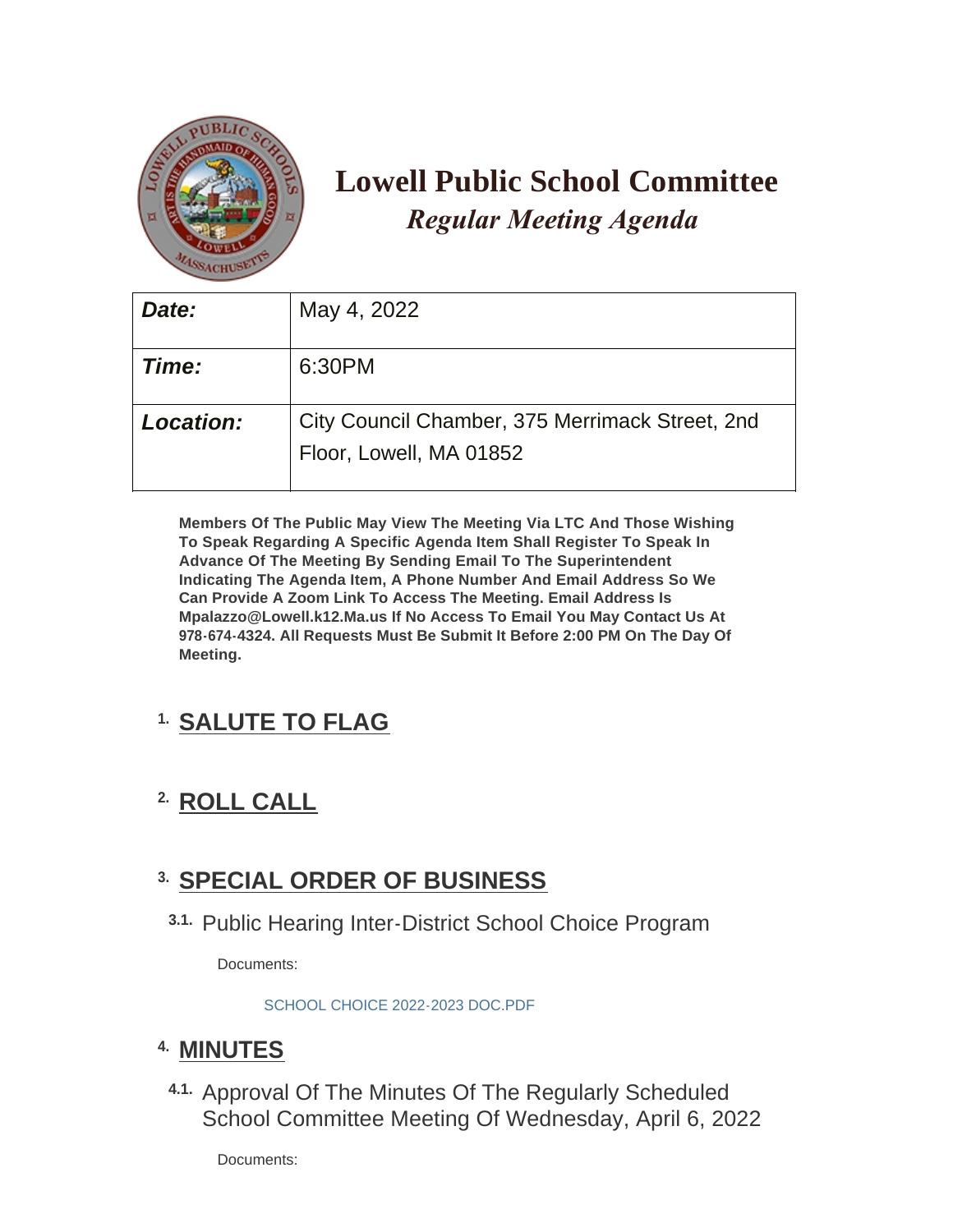4.2. Approval Of The Minutes Of The Special Meeting Of The Lowell School Committee Meeting Of Wednesday, April 6, 2022

Documents:

[LSC SPECIAL MEETING MINUTES - APRIL 6, 2022.PDF](https://www.lowellma.gov/AgendaCenter/ViewFile/Item/19478?fileID=42465)

4.3. Approval Of The Minutes Of The Special Meeting Of The Lowell School Committee Meeting Of Wednesday, April 6, 2022

Documents:

[LSC SPECIAL MEETING MINUTES - APRIL 6, 2022 \(2\).PDF](https://www.lowellma.gov/AgendaCenter/ViewFile/Item/19692?fileID=42468)

# **PERMISSION TO ENTER 5.**

5.1. Permission To Enter: April 28, 2022

Documents:

[PERMISSION TO ENTER - MAY 4, 2022.PDF](https://www.lowellma.gov/AgendaCenter/ViewFile/Item/19575?fileID=42448)

## **MEMORIALS 6.**

- Mary Langill, Butler & Shaughnessy School Food Service **6.1. Worker**
- Robert Hatem, Beloved Husband Of Retired Bartlett **6.2.** Teacher Joan Hatem

# **UNFINISHED BUSINESS 7.**

7.1. 2022 -2023 School Calendar

Documents:

[2022-2023 SCHOOL CALENDAR.PDF](https://www.lowellma.gov/AgendaCenter/ViewFile/Item/19661?fileID=42441)

# **MOTIONS 8.**

8.1. [By Jackie Doherty]:

Request the Superintendent provide an update on programs to support youngest students with behavior issues.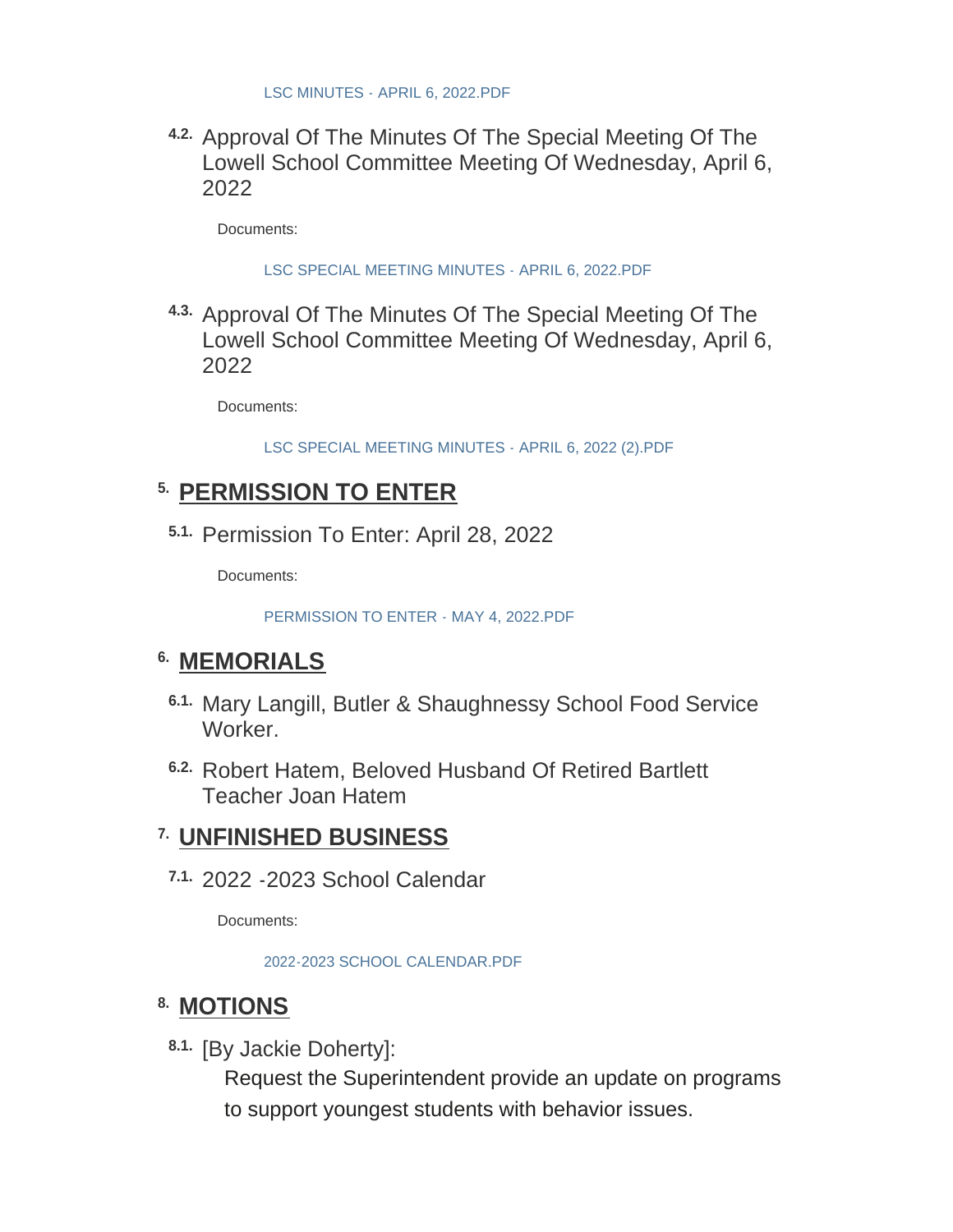# <sup>8.2.</sup> [By Eileen DelRossi]:

Request the Superintendent report on the status of copy machines throughout the district and develop a contingency plan to assure our staff and students have access to teach and learn with appropriate printed/copied resources.

8.3. [By Eileen DelRossi]:

Request the Superintendent to report on the transportation protocols when a bus driver is not able to work/calls out sick. Are parents along their bus route notified, if so how? Is there a substitute bus driver selection pool?

8.4. [By Eileen DelRossi]:

Request superintendent to report on where ELL, Special Education, Academic Intervention Classes, and allied arts are being held at the Stem Academy.

<sup>8.5.</sup> [By Eileen DelRossi]:

Request the superintendent to report on student bathroom sink safety in the elementary schools.

<sup>8.6.</sup> [By Eileen DelRossi]:

Request Superintendent to research any and all types of additional funding to enhance student mental health resources across the district.

8.7. [By Stacey Thompson]:

Motion to acquire a list of all current district trainings being offered to teachers, staff and administration. The compilation in an effort to determine opportunities to support employees, increase awareness of training and assist with diversity, equity, inclusion and social emotional learning efforts. Clarification on which trainings are suggested versus required in the district.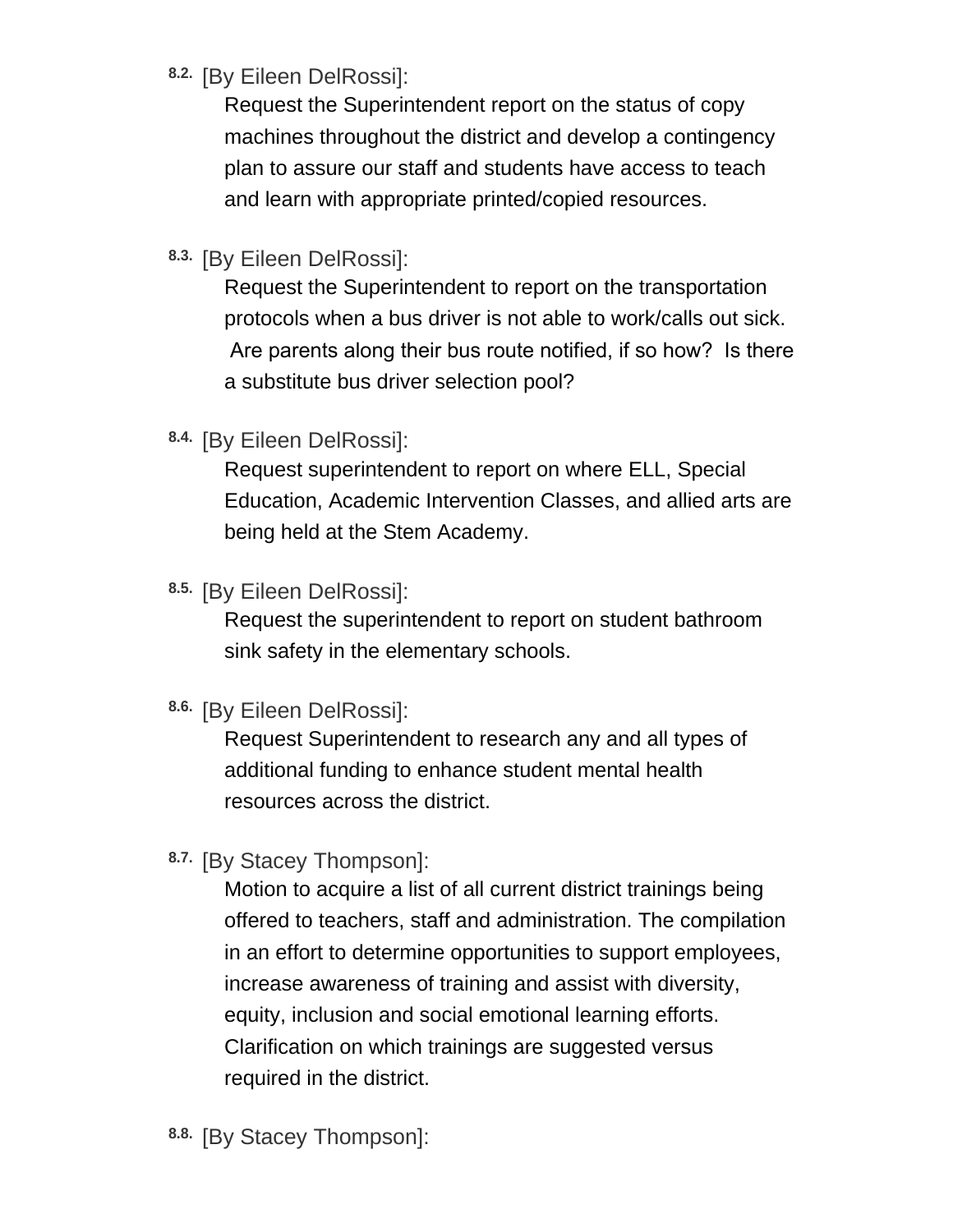Motion to acquire a list of contractors, partnerships, organizational relationships in the district to ensure diversity, equity, inclusion of every kind to all spaces in the district. This would be to include district process in increasing transparent diversification of contractors, partnerships and organizational needs to move the district forward.

8.9. [By Stacey Thompson]:

Motion to the superintendent regarding current crisis measures employed to address the rates of academic gaps/concerns and utilization of community partnerships; identifying those which are currently being utilized and ones to be tapped into to increase community knowledge and landscape. This motion is made in an effort to take that data and numbers that have been supplied and collaborate with the community to move these numbers in the opposite direction by fostering connections.

8.10. [By Stacey Thompson]:

Motion to address the need for strong financial wellness curriculum as a core part of curriculum design and instruction, as it is necessary to address and impact generational wealth access.

### **SUBCOMMITTEES 9.**

9.1. Curriculum & Instruction Subcommittee Meeting: Report and Approval of the Meeting of Wednesday, March 30, 2022 [Connie Martin, Chairperson]

Documents:

[CURRICULUM INSTRUCTION SUBCOMMITTEE - MARCH 30, 2022.PDF](https://www.lowellma.gov/AgendaCenter/ViewFile/Item/19481?fileID=42461)

Human Resources & Labor Relations Subcommittee: **9.2.** Report and Approval of the Meeting of Thursday, April 7, 2022 [Connie Martin, Chairperson]

Documents: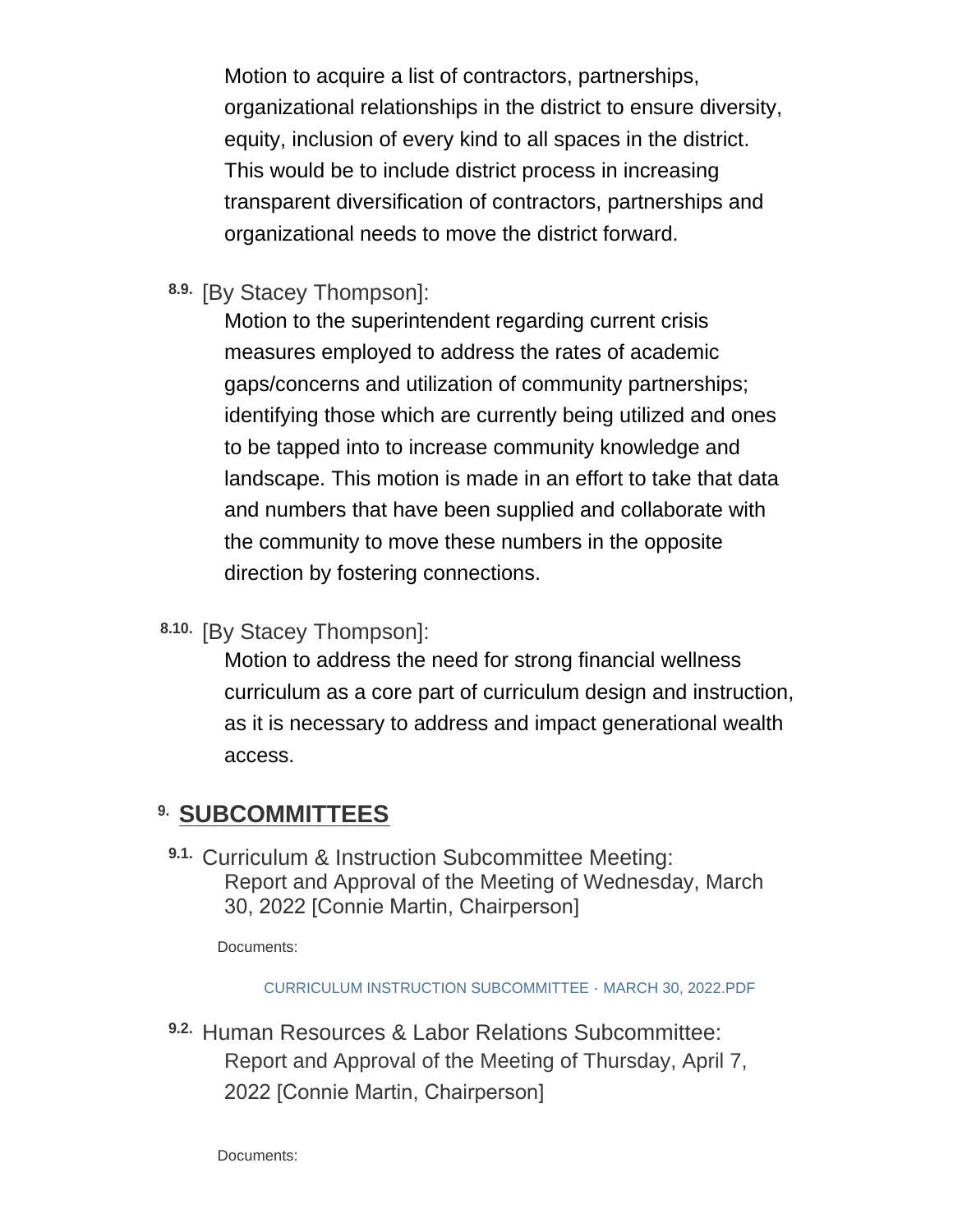[HUMAN RESOURCES LABOR RELATIONS SUBCOMMITTEE - APRIL 7,](https://www.lowellma.gov/AgendaCenter/ViewFile/Item/19688?fileID=42462)  2022.PDF

Equity & Access Subcommittee: **9.3.**

Report and Approval of the Meeting of Wednesday, April 20, 2022 [Stacey Thompson, Chairperson]

Documents:

[EQUITY ACCESS SUBCOMMITTEE - APRIL 20, 2022.PDF](https://www.lowellma.gov/AgendaCenter/ViewFile/Item/19689?fileID=42463)

# **REPORTS OF THE SUPERINTENDENT 10.**

FY23 Recommended Budget **10.1.**

Documents:

[FY23 RECOMMENDED BUDGET PRESENTATION\\_5.4.22.PDF](https://www.lowellma.gov/AgendaCenter/ViewFile/Item/19480?fileID=43210) [FY23 NET SCHOOL SPENDING COPY.PDF](https://www.lowellma.gov/AgendaCenter/ViewFile/Item/19480?fileID=42452) [MARCH 25 CITY APPROPRIATION LETTER.PDF](https://www.lowellma.gov/AgendaCenter/ViewFile/Item/19480?fileID=42453)

10.2. Key Performance Indicators

Documents:

[KEY PERFORMANCE INDICATORS, 3RD QUARTER REVIEW.PDF](https://www.lowellma.gov/AgendaCenter/ViewFile/Item/19682?fileID=42454)

10.3. Response To Motion 07. CAO Of 04/06/21 By Dominik Lay Regarding The Feasibility Of After Dark Programs At LHS

Documents:

[LHS REPORT ON AFTER DARK PROGRAM.PDF](https://www.lowellma.gov/AgendaCenter/ViewFile/Item/19664?fileID=42446)

10.4. Response To Motion 9 CAO Of 04/06/21 By Dominik Lay Regarding The Feasibility Of STEM Programming At LHS

Documents:

#### [REPORT ON LHS STEM PATHWAY.PDF](https://www.lowellma.gov/AgendaCenter/ViewFile/Item/19662?fileID=42443)

10.5. Response To Motion 10. CAO Of 04/02/22 By Eileen DelRossi Regarding IT Staffing Delegations

Documents:

[REPORT ON IT STAFFING DELEGATIONS \(1\).PDF](https://www.lowellma.gov/AgendaCenter/ViewFile/Item/19584?fileID=42410)

10.6. Response To Motion 15. COO Of 04/16/21 By Jackie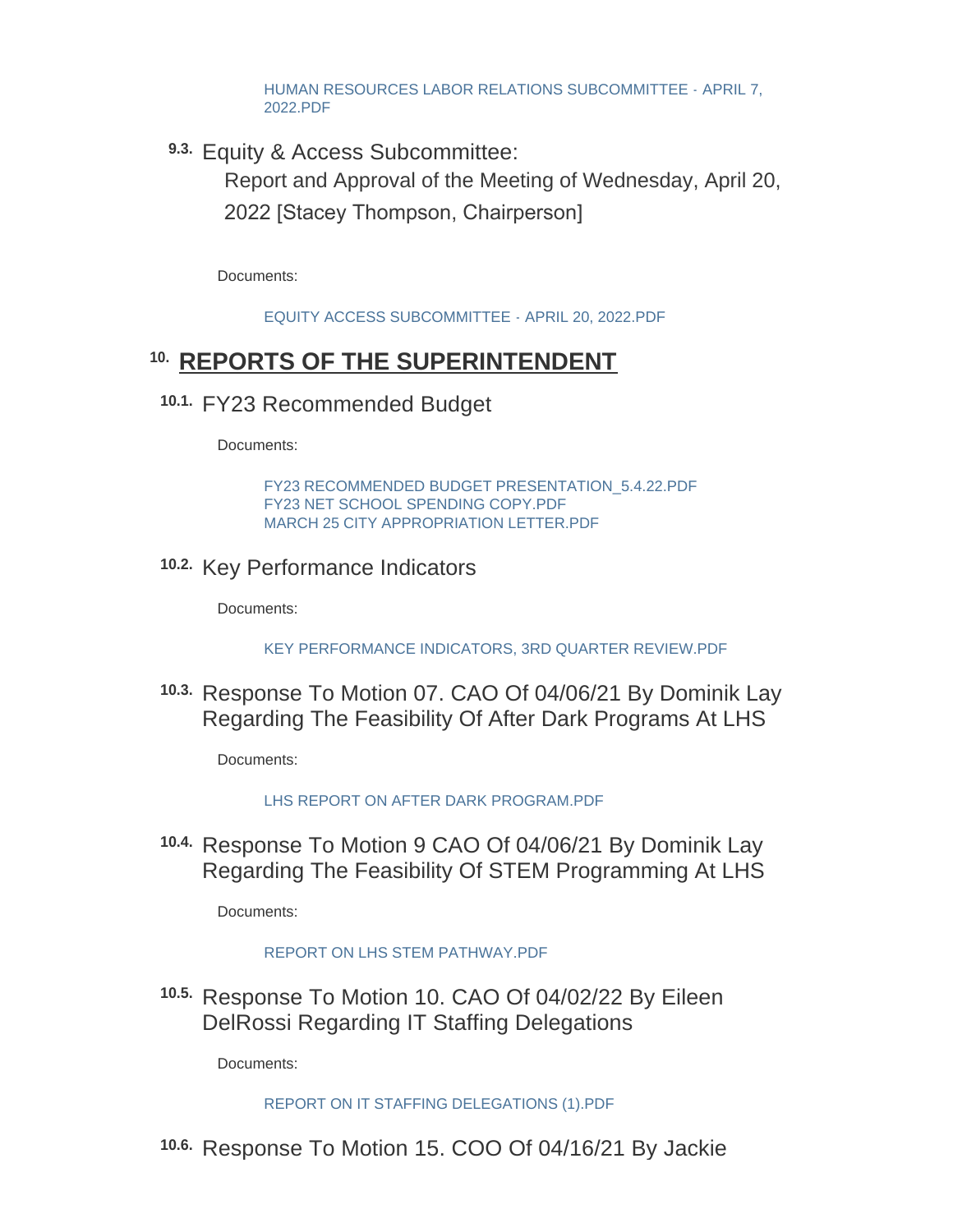### Response To Motion 15. COO Of 04/16/21 By Jackie Doherty Regarding Furniture Needs

Documents:

#### MOTION RESPONSE- FURNITURE NEEDS PDF

10.7. Response To Motion 16. COO Of 03/16/21 By Connie Martin Regarding Principal Evaluation Completions And Contract Cycle

Documents:

[MOTION RESPONSE PRINCIPAL EVALUATION.PDF](https://www.lowellma.gov/AgendaCenter/ViewFile/Item/19685?fileID=42457)

10.8. Enrollment Report

Documents:

[4.13.22 ENROLLMENT CHART.PDF](https://www.lowellma.gov/AgendaCenter/ViewFile/Item/19687?fileID=42459) [SCHOOL ASSIGNMENT UPDATE MEMO 4.13.2022.DOCX.PDF](https://www.lowellma.gov/AgendaCenter/ViewFile/Item/19687?fileID=42460)

10.9. Home Education

Documents:

[HOMESCHOOLING REQUEST 05.04.22.PDF](https://www.lowellma.gov/AgendaCenter/ViewFile/Item/19513?fileID=42445)

# **NEW BUSINESS 11.**

11.1. Memorandum Of Agreement With UTL

Documents:

[DRAFT FOR RECRUITING RETENTION 28APRIL22.PDF](https://www.lowellma.gov/AgendaCenter/ViewFile/Item/19691?fileID=42467)

11.2. Memorandum Of Agreement With Project LEARN

Documents:

[PROJECT LEARN PARTNERSHIP PORGRAM - YOUTH SPACE.PDF](https://www.lowellma.gov/AgendaCenter/ViewFile/Item/19660?fileID=42440)

<sup>11.3.</sup> Budget Transfer

Documents:

#### [BUDGET TRANSFER MAY 4, 2022.PDF](https://www.lowellma.gov/AgendaCenter/ViewFile/Item/19665?fileID=42447)

11.4. Permission To Post: Coordinator Of Culturally And Linguistically Sustaining Practices

Documents: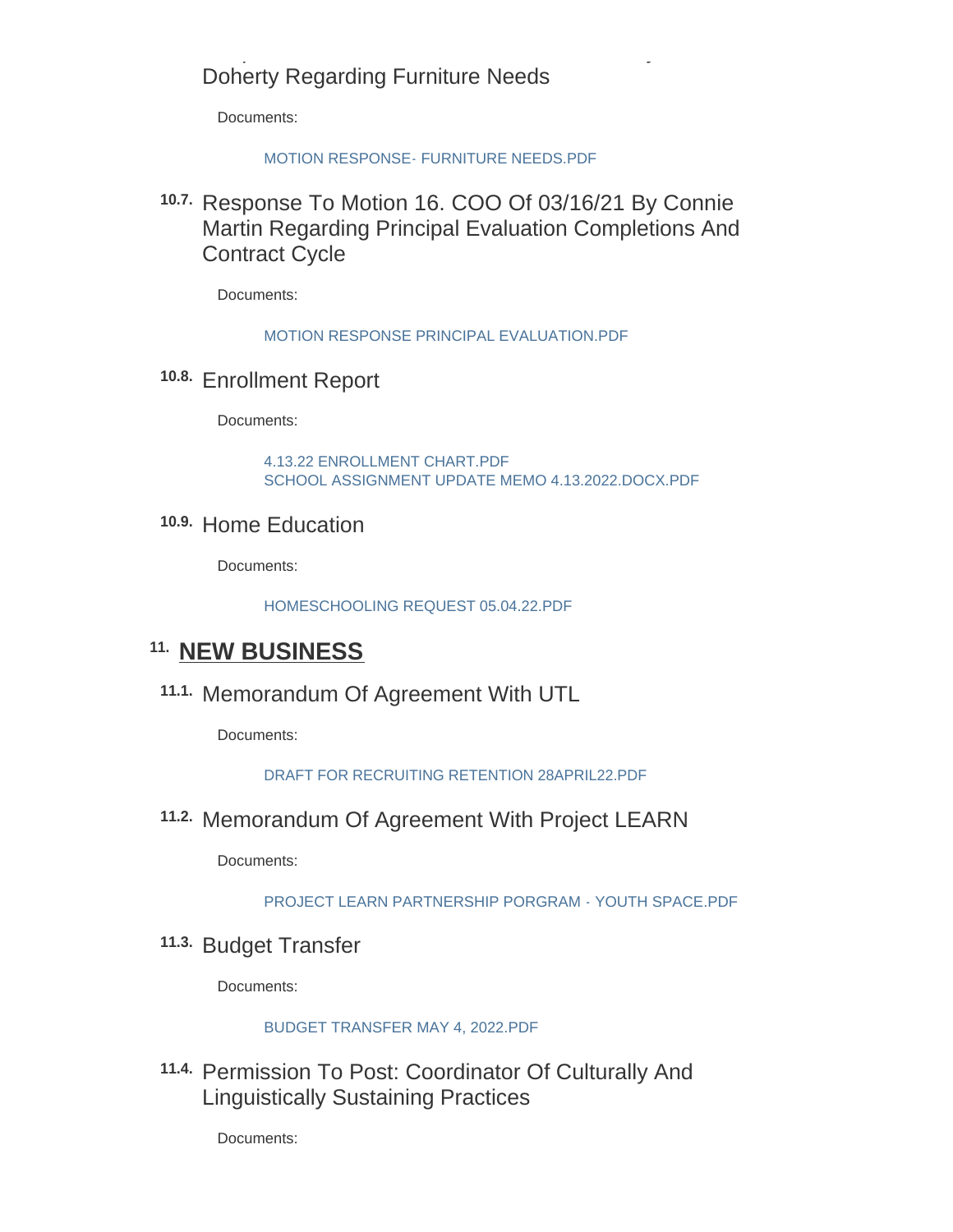11.5. Vote Of Inter-District School Choice

Documents:

#### [MEMO-SCHOOL CHOICE.PDF](https://www.lowellma.gov/AgendaCenter/ViewFile/Item/19504?fileID=42471)

11.6. Authorization For The Mayor To Collaborate With The Superintendent To Formally Adjust The Timeline Of The Superintendent's Annual Evaluation As Recommended By **MASC** 

# **CONVENTION/CONFERENCE REQUESTS 12.**

12.1. Robinson School Out Of State Field Trip Request: Canobie Lake Park In Salem, New Hampshire

Documents:

#### ROBINSON FILED TRIP REQUEST PDF

12.2. Lowell High School Out Of Country And Overnight Travel Request: Ireland, England And France

Documents:

LHS TRIP- [OVERNIGHT OUT COUNTRY.PDF](https://www.lowellma.gov/AgendaCenter/ViewFile/Item/19656?fileID=42439)

### 13. COMMUNICATIONS

13.1. Communication From Chief Schools Officer Requesting A Meeting Of The College And Career Readiness **Subcommittee** 

Documents:

#### [REQUEST FOR SUBCOMMITTEE MEETING.PDF](https://www.lowellma.gov/AgendaCenter/ViewFile/Item/19663?fileID=42444)

2022 Lowell High School & Adult Education Graduation **13.2. Dates** 

Documents:

[LHS GRADUATION DATES 2022.PDF](https://www.lowellma.gov/AgendaCenter/ViewFile/Item/19538?fileID=42069)

# <sup>14.</sup> ADJOURNMENT